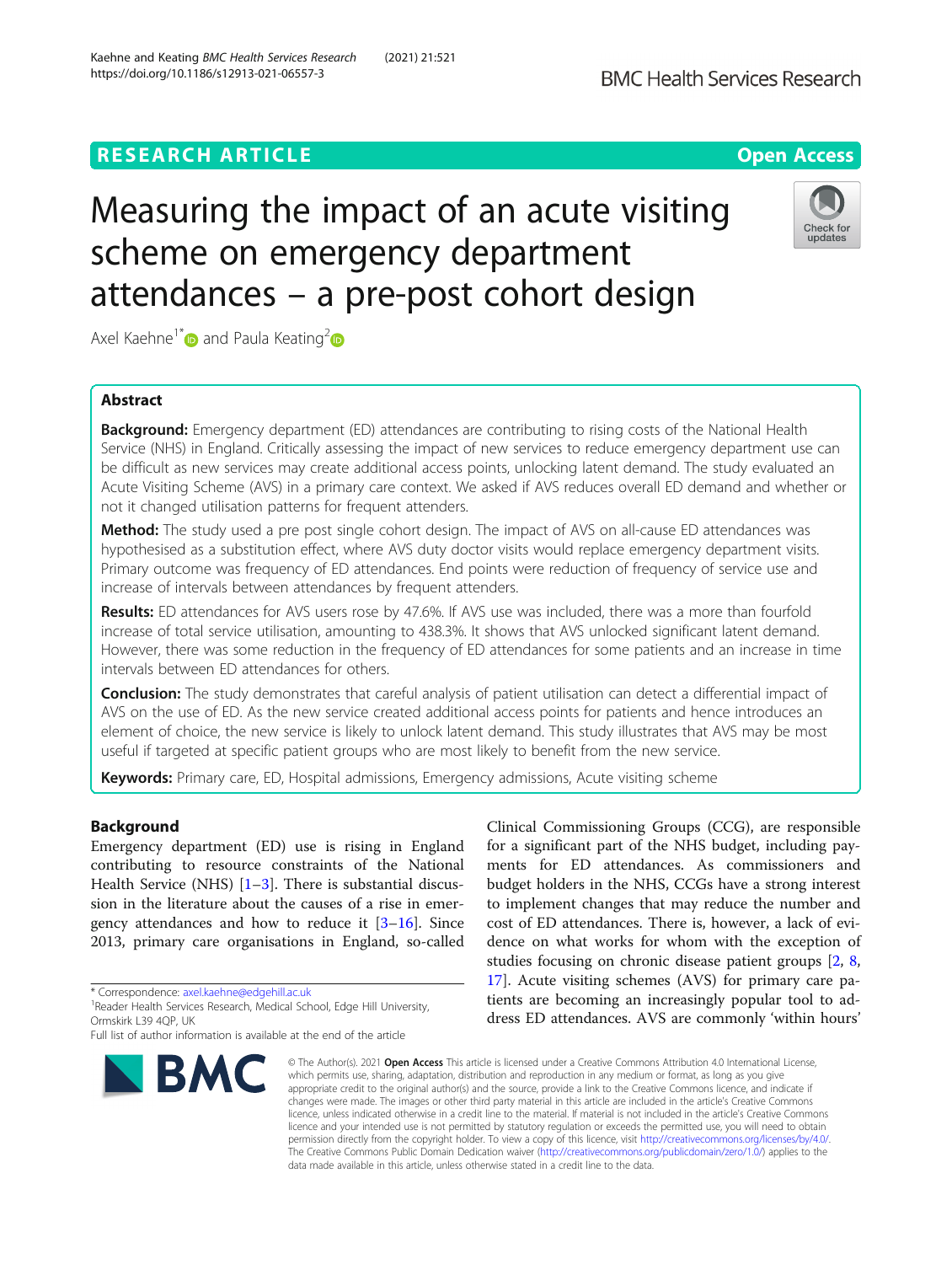services, with a GP practice led triage and referral system and duty doctors conducting home visits to patients to prevent unscheduled visits to ED.

The first pilot of an AVS was run by a GP practice in the North West of England in 2009 and received considerable media attention. Whilst there was no independent audit of service outcomes or independent evaluation of the pilot, the media reported a 30% drop in emergency admissions $<sup>1</sup>$ </sup>

The debate about how to reduce emergency department use is plagued by lack of terminological clarity. The terms 'avoidable ED attendance' and 'preventable admissions' are often used interchangeably. Regarding ED attendances, researchers and commissioners often speak of 'avoidable', 'preventable' or 'unnecessary' ED attendances without defining the terms further [\[18](#page-6-0)]. An additional problem relates to the aims and objectives of newly commissioned services, such as AVS. It is not always clear what the role of AVS within the primary care service configuration is. Since GPs already conduct home visits, AVS may replace or duplicate an already existing service. In addition, it may be questioned whether AVS are supposed to reduce 'avoidable ED attendances' or 'avoidable admissions to emergency departments'. This blurring of function, purpose and scope of AVS makes it difficult to assess its effectiveness.

There is also limited knowledge about patient behaviour in preference sensitive service environments where patients have choice of service. There is some evidence that waiting times and timely access to GPs affect the decision making of patients visiting ED departments [\[4](#page-6-0), [11](#page-6-0)]. Yet, patient decisions may also be influenced by factors such as availability of transport, proximity to GP practices or acute treatment centres, or patients' perceived urgency of care [\[10](#page-6-0)].

There is some evidence that clinical indicators such as poly-pharmacy predict repeated service use [\[19](#page-6-0)] and that significant geographical variations exist [[20\]](#page-6-0). However, whilst administrative data allows identifying long term trends [[21\]](#page-6-0) there is little research on all-cause ED attendances due to the multifactorial modelling required to demonstrate efficacy of interventions for this type of service use.

The aim of this study was to identify the impact of AVS on all-cause ED attendances, including attendances leading to hospital admissions. The study hypothesized that AVS would lead to a reduction of all types of emergency department attendances amongst the service population. When commissioning an additional service, the hope of commissioners is that a cheaper service will replace a more expensive service of equal or similar care quality. In this paper, we call this a simple substitution effect which conventionally underpins cost savings calculations by commissioners.

Given the above mentioned difficulties in defining and conceptualising potential effects of AVS, the present evaluation conceptualised service impact not only through a simple substitution effect of AVS on all emergency department attendances, but, also as measured by (1) frequency of attendances at ED and (2) the time interval lapsed between ED attendances. Our primary outcomes were number of visits of ED. Secondary outcomes were the time between ED use for frequent attenders. We formulated the following research questions.

- 1. Do frequent attenders of emergency hospital departments use emergency departments less when using AVS?
- 2. Does using an AVS increase the time interval between ED visits or reduce the frequency of ED attendances of frequent attenders?

We note that there is some debate about the meaning and utility of the term 'frequent attender' [[8,](#page-6-0) [11](#page-6-0), [13,](#page-6-0) [18](#page-6-0), [22\]](#page-6-0). We hope that clearly defining frequent attenders in our context below will remove the terminological ambiguities and address any potential sensitivities.

## Methods

### Study design

The project used a pre-post single cohort design. We obtained administrative data from the local CCG for all ED attendances at all local hospitals in the CCG footprint for a 6 months period from May to October 2014. We also obtained from the CCG the routine AVS service data for its initial 3 months of operation, the period from August to October 2014.

#### Setting

The study was conducted in an area serviced by an NHS Clinical Commissioning Group (CCG) in the North West of England. The NHS is a tax funded health service in the UK which is free at the point of use for all citizens and residents of the UK. Health service governance, service commissioning and planning is devolved to the four home nations and diverges significantly across the four constituent parts of the UK, England, Wales, Scotland and Northern Ireland. The commissioning group in our study had a footprint of 37 GP practices at time of evaluation. Duty doctors could refer to three hospitals with emergency departments. The registered patient population of the study site was 197,000. GP practices

<sup>&</sup>lt;sup>1</sup>[http://www.pulsetoday.co.uk/home/practical-commissioning/how](http://www.pulsetoday.co.uk/home/practical-commissioning/how-our-acute-visiting-service-reduced-emergency-admissions-by-30-per-cent/20002277.article)[our-acute-visiting-service-reduced-emergency-admissions-by-30-per](http://www.pulsetoday.co.uk/home/practical-commissioning/how-our-acute-visiting-service-reduced-emergency-admissions-by-30-per-cent/20002277.article)[cent/20002277.article](http://www.pulsetoday.co.uk/home/practical-commissioning/how-our-acute-visiting-service-reduced-emergency-admissions-by-30-per-cent/20002277.article) - .VcSGKIcUZtc (last accessed on 22 August 2018)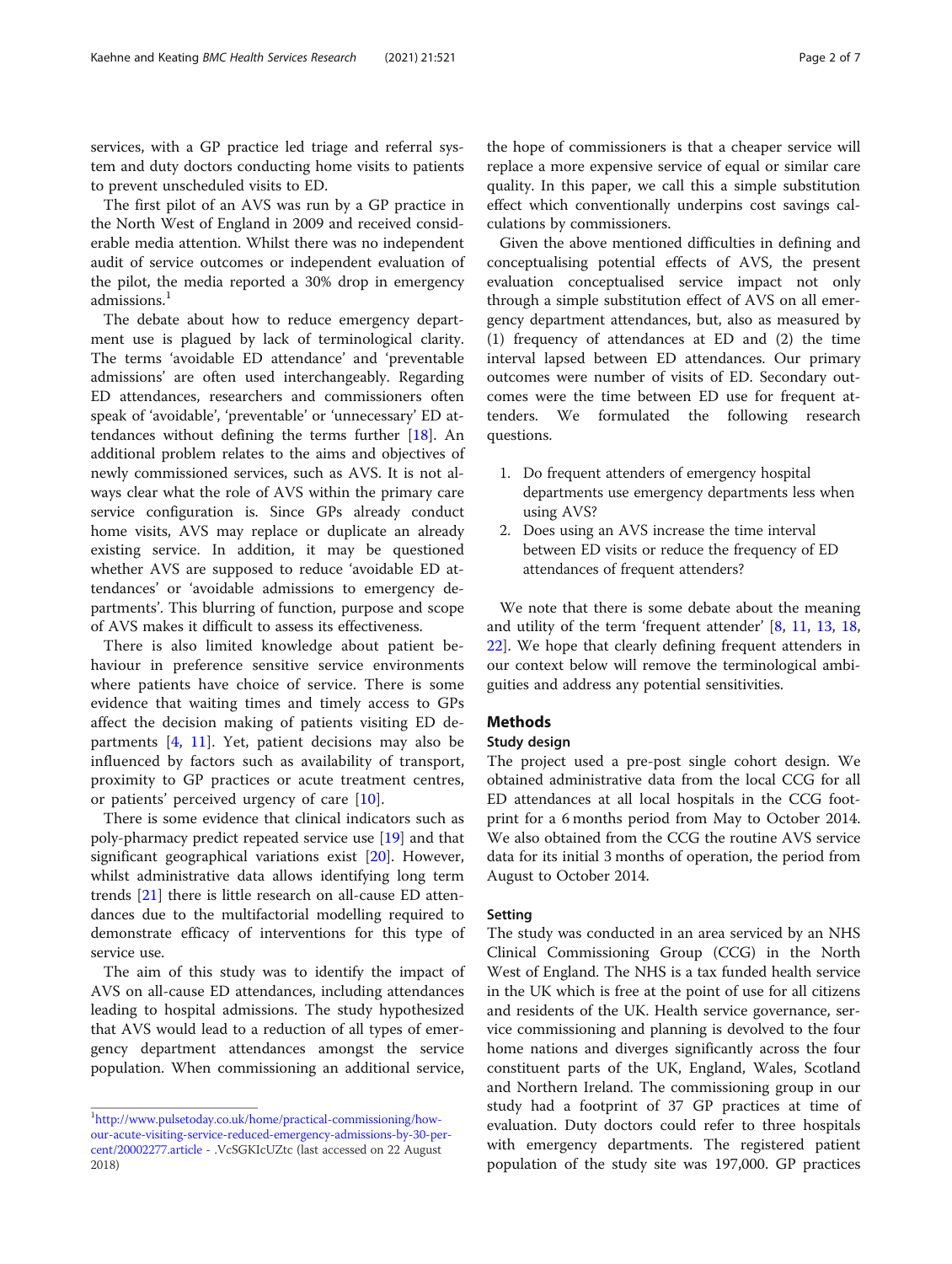were recruited by the CCG. There was no additional payment incentive for GPs if they participated. GP practices were self-selecting, and all GP practices in the CCG volunteered to take part in this pilot. There was no information available on the reasons why GPs would take part. All relevant processes and technology were already part of routine GP practices and hence training was not

#### Service Specification

deemed necessary.

AVS are based on single triage and referral systems with the GP practice acting as gatekeepers. When the GP practice receives a call from a patient they are offered a GP appointment. If the patient indicates that they have urgent care needs the receptionist logs the call for potential referral to AVS or home visit. The GP then assesses the need of the patient and makes a referral to AVS if appropriate. AVS duty doctors are then supposed to conduct a home visit within a specific time, most commonly within 60 to 120 min from time of referral. During the home visit, the duty doctor takes (electronic) notes for follow up medical care, logs the time of the visit and indicates whether the visit has prevented attendance at an ED department. Where necessary, admission to hospital is initiated.

Referrals to the present AVS were supposed to be restricted to patients aged 75 plus, yet exceptions were permitted where urgent care needs required the attention by a duty doctor. The AVS operated parallel to conventional home visits by local GPs.

#### **Participants**

We utilised a single cohort design. The study included all adult patients serviced by the AVS and attending ED within the study period. Although the AVS service was designed for patients aged 75 and older, we applied no exclusions since we noticed that, despite this service specification, doctors attended to adult patients of a much broader age range. Given this specification slippage, we wanted to capture the effect of AVS on all frequent attenders and not only on those aged 75 and older. For analysis, we created a cohort of patients who had received a visit from AVS in the 3 months the services started operating, August to October 2014. All ED attendance records for those patients were then identified for both the previous three and the following 3 months when the AVS was operational, capturing their total service utilisation for 6 months. Using this single cohort design, patients were in effect their own control as they used ED in the first 3 months, and, in the second period of time, could use both services.

All data were pseudonymised through the Data Management and Integration Centre (DMIC) which allowed linking data sets through individual patient identifiers. Four AVS incidence records were excluded because they contained implausible or incomplete information. Data were analysed with SPSS (IBM SPSS Statistics for Windows; Version 20.0. Armonk, NY: IBM Corp.). Data endpoints were attendance of ED and use of AVS represented by visits of duty doctors.

Primary outcome was the total number of ED attendance. Secondary outcomes were frequency of attendance for individual patients and time intervals between ED visits.

Given the terminological and conceptual ambiguity, the evaluation did not differentiate between what constitutes 'avoidable', 'preventable' or 'unnecessary' attendances but included all-cause attendances.

Analysis was conducted for two 3 months periods,  $t_1$ and  $t_2$ . The 3 months period prior to implementation of AVS was  $t_1$  (May to July 2014) whilst  $t_2$  comprised the 3 months post-implementation period (August to October 2014). Total number of visits to ED and total number of AVS visits were calculated for all patients in our cohort, and compared between time periods. We hypothesized that AVS visits would reduce ED attendances by virtue of replacing one service with another. We used the Chi Square test to check if any particular patient demographic characteristic predicted choice of service in time  $t_2$ .

In a second step, we hypothesized that the AVS may impact not directly by reducing total numbers of ED utilisation but by reducing the frequency of ED visits or increasing the time lapsed (intervals) between ED visits for frequent attenders. From our first cohort of AVS users, we created a cohort of all frequent attenders in  $t_1$ including only those patients who had attended ED within  $t_1$  at least twice. We then compared the service utilisation rates of this cohort of patients with  $t_2$  to see if the frequency of their visits declined or the intervals between their ED visits increased.

We used a cohort stratification strategy to distinguish between two groups of frequent attenders: those attending at least twice and up to 9 times, and those attending 10 or more times during  $t_1$ . The stratification point was set for statistical convenience. The most time any patient frequented emergency departments within a 2 week period was 18 times.

We used descriptive statistical analysis to ascertain the potential effect of reducing frequency or increasing intervals between frequent visits by those patients in our cohort and used column diagrams to illustrate the results. We calculated the probability with which patients may return to ED and represented those in relevant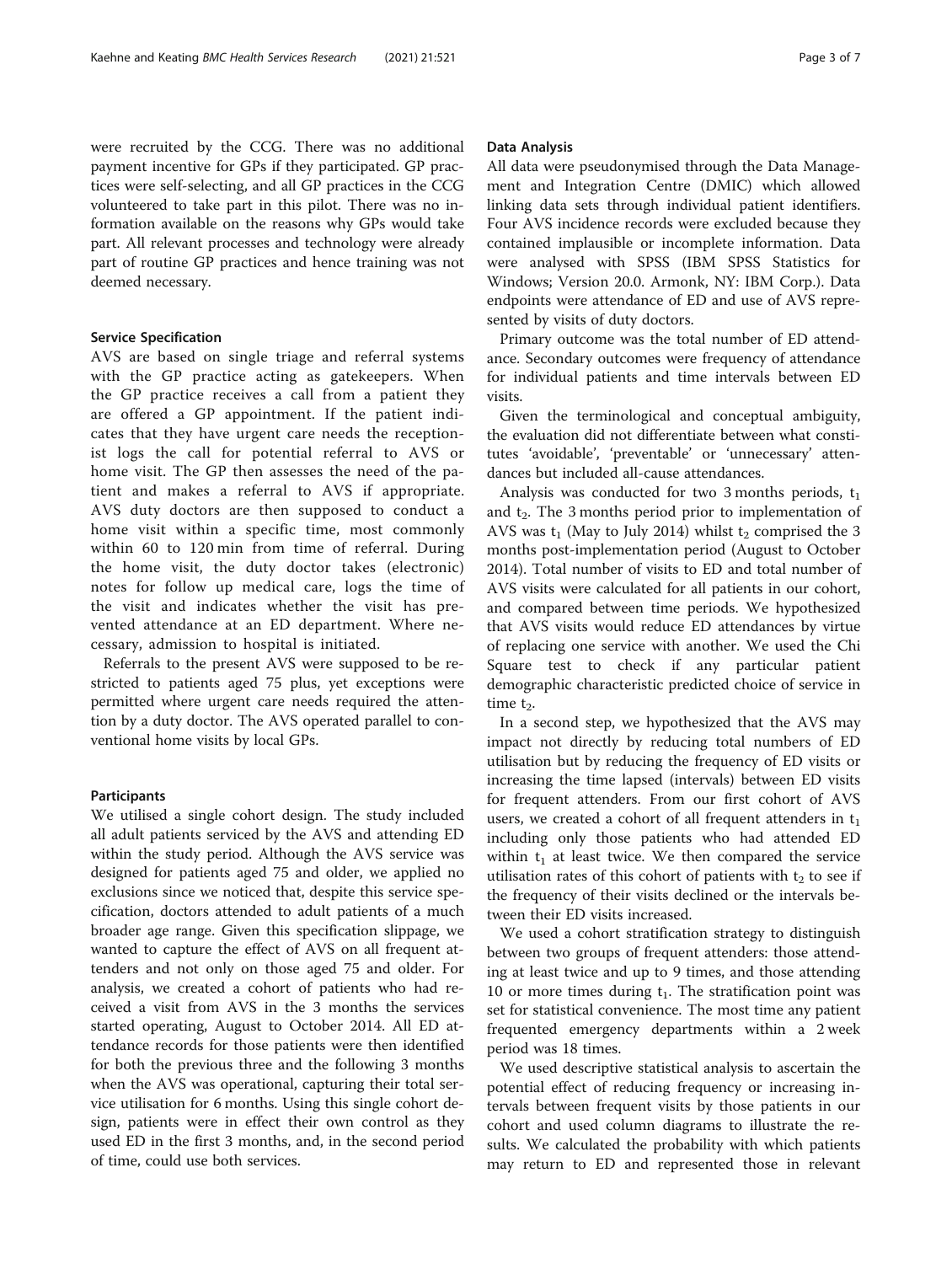graphs. We also tested any correlation between use of AVS and frequency of ED visit.

The study was reviewed by the local University Faculty Research Ethics Committee. As the project was deemed to be a service evaluation using pseudonymised administrative data, it was approved by chair's action in line with HRA guidance at the time.

#### Results

# Descriptive analysis

The mean age of patients was 78.9 years (SD = 13.6). Perceived urgency of medical attention as assessed by triaging GPs explains some outliers in this measure. Mean patient waiting time for AVS duty doctor visit was 62.5 min  $(SD = 48)$ . Just over 90 % (92.1%) of duty doctor visits did not lead to hospital admissions. Where admission to hospital emergency departments was made  $(n =$ 77), the majority of referrals led to admission to one specific local hospital ( $n = 71$ ), with small numbers of admissions to two other hospitals  $(n = 4 \text{ and } n = 2$ respectively).

Our analysis focused on the number of visits of frequent attenders. There were a total of 810 patients using AVS in  $t_2$ . Their total number of AVS visits was 1009. The number of ED attendances by these patients at time  $t_1$  was  $n = 347$  and increased to  $n = 512$  at  $t_2$ . ED attendances for AVS users thus rose by 47.6%. Since AVS use represented an additional service on top of the (increased) emergency department use, the total volume of service use by this cohort for both services in  $t_2$  was  $ED_{t2}$  + AVS<sub>t2</sub> = 1521 visits. This represented a more than fourfold increase of total service utilisation compared to  $t<sub>1</sub>$  by the cohort, coming in at 438.3%.

We used the Chi Square test to check whether age or gender would predict ED attendance. However no significant association was found, with  $\chi(1) = 715.132$ ,  $p =$ 1.000 for the association of age with attendance, and  $\chi(1) = 12.969$ ,  $p = .793$  for the association of gender and attendance.

Testing the effect of AVS on frequency and interval between attendances during  $t<sub>2</sub>$ , we found that, for patients attending emergency departments in  $t_1$ , there was a 1.8% chance that patients frequented emergency departments 10 or 18 times, whereas there was a 17.2% chance that they would attend emergency departments only once up to 9 times.

In the second time period  $(t_2)$ , patients were less likely to attend emergency departments 10 or more times (1.1%) whereas they were more likely to attend emergency only once or up to 9 times (21.2%). This indicates that there was some movement between the stratified groups of patients with some patients attending less frequently as the AVS started to operate (see frequency table and chart below, Fig. 1). There was however no significant association between frequency of attendance and the use of AVS, with  $\chi(1) = 152.000$ ,  $p = .308$ .

To provide a more detailed picture of this shift in frequency we examined the hypothesis that AVS would lead to an increase in time intervals between ED attendances for our patient cohort. We conducted a sequential match analysis of 'frequent attenders' to identify changes to intervals between ED attendances of patients. The results showed that those patients frequenting

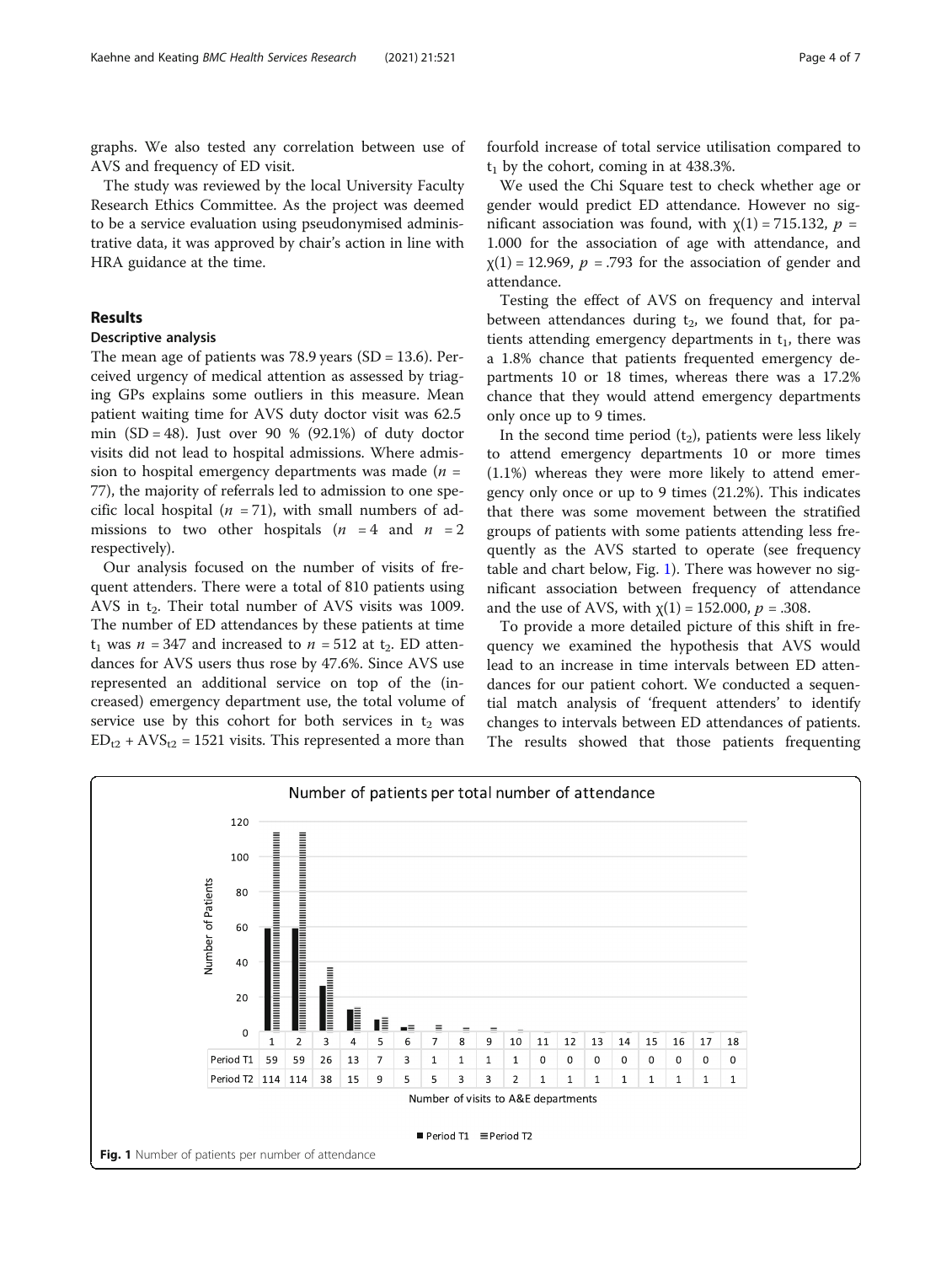emergency departments repeatedly within 9, 10 or 11 days actually attended those departments less frequently in  $t_2$  compared to  $t_1$ . Other patients showed a significant decrease in intervals between frequent attendances which demonstrated that AVS in fact led to a utilisation increase. We illustrate this in the Fig. 2 below.

#### **Discussion**

Our study demonstrates that simple comparisons of service utilisation rates pre and post implementation of AVS uncovers considerable increases in service utilisation rates. The study thus shows that AVS does not decrease ED utilisation per se. This is echoed in the literature and discussed under the theme of unlocking latent demand. There is considerable evidence that additional primary care access points unlock latent demand and simple substitution effects take a significant period of time to materialise. Consequently, the literature recognises the uncertainties around simple cost trajectories in health care planning [\[23](#page-6-0)–[25\]](#page-6-0).

However, this does not reveal the whole picture. Investigating our second research question clearly showed that the frequency of attendances decreased for some patients and the intervals between attendances of some frequent attenders increased as well. This varied picture has several implications for pilot programmes such as ours, as well as for evaluating them.

Our study demonstrated that assessing the impact of AVS on ED attendances requires complex modeling of effects. Two factors in particular may require specific attention. First, AVS was an additional service to ED which provided patients with additional options to seek medical care. There is good evidence for the phenomenon of unlocking latent demand in health systems as services increase access to services. Unlocking latent demand is often observed in preference sensitive primary care contexts where additional access points are created and the increase in service utilisation may therefore be entirely expected. Only longitudinal cohort studies may show a tapering off of patient demand. However, the short term nature of many pilots may prevent longitudinal studies. The rapid service commissioning and implementation cycle of transformative health care programmes recently in the NHS, such as the VANGUARD programme, may also mitigate against longitudinal cohort studies [[26](#page-6-0)].

A possible solution may be to employ more sophisticated data mining models with careful patient stratification to identify short term service impact. We tested two potential service effects: a frequency reduction and a frequency interval increase in service use. The analysis showed that there were indeed some effects of the new AVS. There was a considerable impact of the AVS on some patient groups that were frequenting emergency departments repeatedly within a certain number of days, showing an increase in the time intervals between their ED attendances.

Our analysis points to two important areas for future research. Additional services, such as AVS, are unlikely to show quick gains in cost savings or lead to reductions of ED attendances. Longitudinal studies thus need to evidence the length of this initial time period when

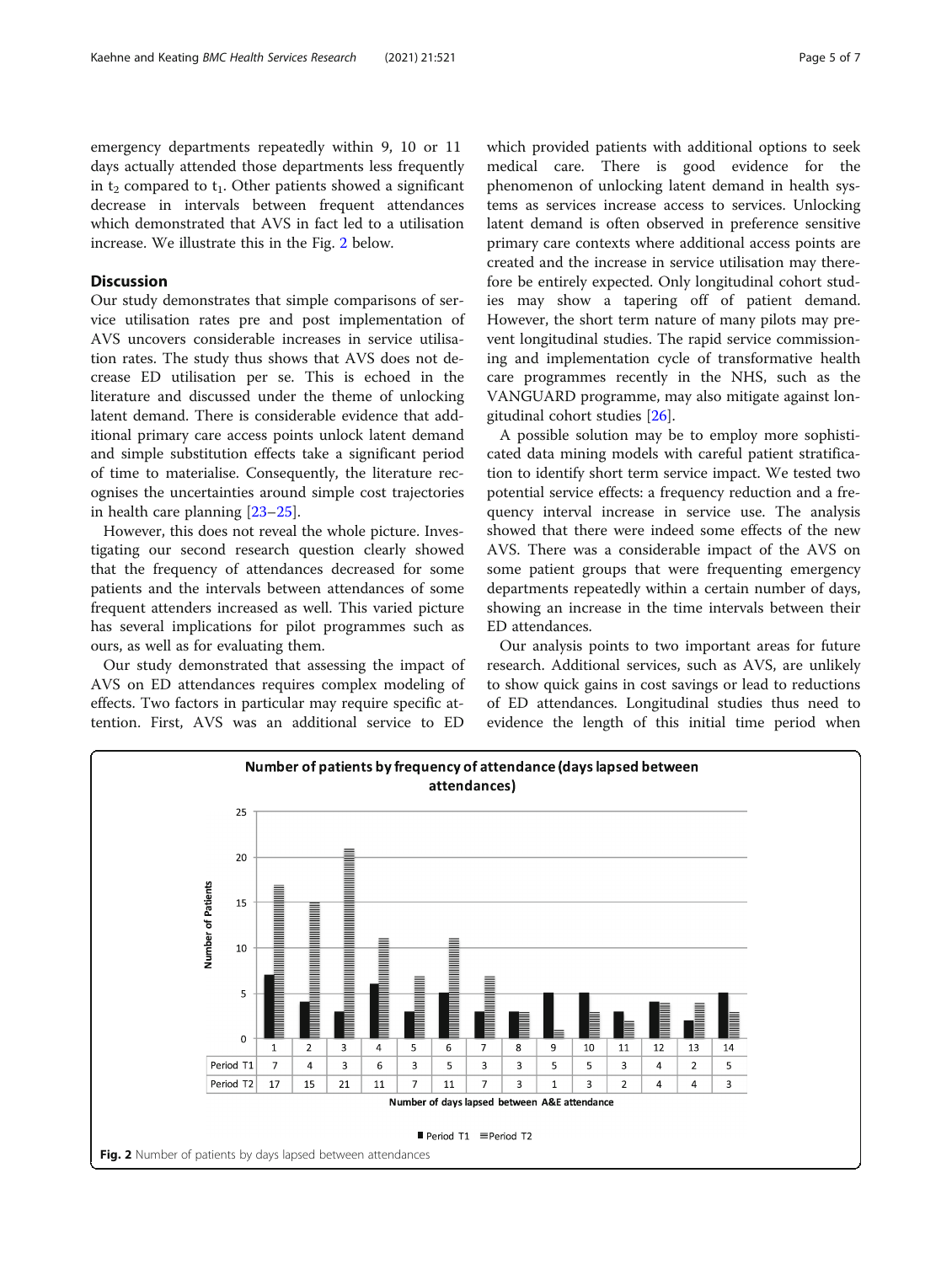unlocking latent demand occurs. This should guide policy makers when commissioning pilots of service changes to allow evaluators and researchers to capture long term effects of new services or new interventions [[27\]](#page-6-0). Second, our evaluation demonstrates the need to improve our understanding of patient behaviour and how to influence it in preference sensitive service settings. Service changes may create additional options for patients to access medical care, or improve access to existing services. In universal payer and gatekeeper systems, such as the NHS primary care sector, this introduces an element of choice for patients which requires evaluators to take account of issues of patient behavior and agency when measuring the effect of new services.

Our study has relevance to practice, in particular to commissioning and evaluating primary care services. The analysis showed that a service such as AVS may be effective in the short term if targeted at specific patient populations. The most probable patient groups to show positive impact are high frequency users and in particular those patients who use emergency departments repeatedly within short intervals. Careful monitoring through real time analysis of service use may help commissioners and service planners to target AVS at those patient groups and thus improve the cost-effectiveness of any future AVS.

The study did not investigate patient behaviour, an important driver for service use [[28\]](#page-6-0), or participation in the scheme by local GP practices, aspects of service design modeling and implementation that may require more complex evaluative approaches [\[29](#page-6-0)]. Since AVS was an optional service in our context, these aspects may influence service utilisation trends significantly, but without any additional data or reliable models of patient behaviour, it would be impossible to quantify these factors [\[30](#page-6-0)].

#### Limitations

Our study has some limitations. The study was conducted using data drawn from a 6 months period, including data from a 3 months period of a service after imsplementation. Analysis of longitudinal data may improve the robustness of the findings. The study used an observational design. The use of a separate control group would strengthen the quality of evidence in future studies.

The study used a cohort design with stratification by frequency of service use. An alternative approach would have been to use a whole population cohort approach [[18\]](#page-6-0). There are strengths and weaknesses to either approach. The specific aim and objective of the evaluation was to measure the impact of AVS on frequent attenders. A whole population approach would have contained a lot of noise with regard to this evaluation aim. Naturally, the new service served not only frequent attenders but also other patients. Investigating the service use patterns of non-frequent attenders may be useful in a different context.

Another potential weakness of a cohort design is that service use may be episodic. Patients who frequent emergency departments may do this for a particular period of time during which they experience episodes of ill-health. Those episodes may come to pass, which means that the same patients who are frequent attenders for a time may then exhibit different service use patterns. We believe that only a longitudinal study design would have adequately captured the episodic aspect of frequent attenders. Our study data was limited to 6 months period. Within this short period of time, episodic fluctuations to the mean of service use would have been outside the observable data.

However, there may be reasons to challenge the 'episodic' nature of frequent attenders in our context. Discussions with clinical staff involved in delivering AVS gave us anecdotal evidence that frequent attenders were unlikely to be episodic users of emergency department but were more likely to be patients with mental health issues or substance addiction.

Last but not least, the types of patients included in the study may exhibit specific service use patterns due to their needs profiles or medical complexities due to age. The study did not analyse the medical needs that led to ED attendance or AVS visits. Going beyond the frequency analysis would have required significant additional resources to code administrative data for each patient. Future research will need to investigate the utility of AVS for patient groups with specific medical and service needs. Targeting AVS in this way may reveal the potential of the service.

#### Conclusion

Our study demonstrates that careful modeling and analysis of patient utilisation data can detect a differential impact of AVS on accident and emergency use where additional access points are being created and the new service is unlocking latent demand. Our model may be used to target AVS in the future to specific patient groups who are most likely to benefit from such a service.

#### Abbreviations

AVS: Acute visiting scheme; ED: Emergency department; CCG: Clinical commissioning group

#### Acknowledgements

The authors gratefully acknowledge funding from CCG St Helens to conduct this study and the invaluable help and assistance provided by Dr. Rob Hirst at design and analysis stage. Funding for the publication of this paper was provided by Edge Hill University's Research Investment Fund.

#### Authors' contributions

AK was the principal investigator of this study. He designed the study, liaised with the funder, analysed the data and wrote up the findings. PK analysed